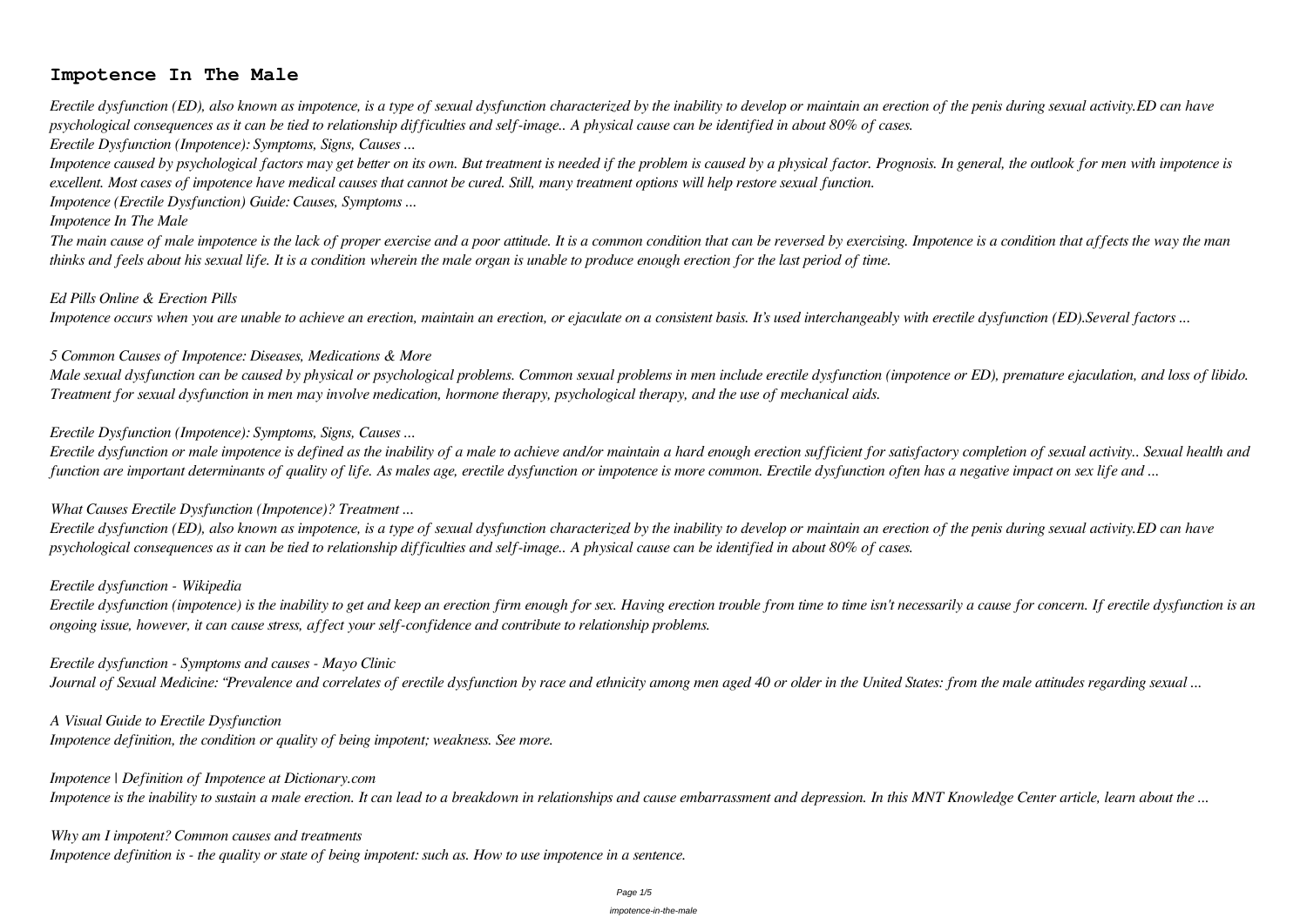# *Impotence | Definition of Impotence by Merriam-Webster*

*Impotence is inability of the male to have satisfactory sexual intercourse and varies in form from the inability to gain an erection to weak erections, premature ejaculation, or loss of normal sensation with ejaculation. It may be caused by subnormal functioning of the testes, ...*

*Impotence | sexual dysfunction | Britannica Erectile dysfunction (ED) is commonly called impotence.It's a condition in which a man can't achieve or maintain an erection during sexual performance. Symptoms may also include reduced sexual ...*

#### *6 Natural Treatments for Erectile Dysfunction*

*The male college students in our study paid much closer attention to the warning regarding smoking's effects on male impotence, as expected, but, perhaps in a defensive reaction, they rated the arguments made in that warning label as weaker than did the women.*

## *Male impotence | definition of Male impotence by Medical ...*

*Impotence caused by psychological factors may get better on its own. But treatment is needed if the problem is caused by a physical factor. Prognosis. In general, the outlook for men with impotence is excellent. Most cases of impotence have medical causes that cannot be cured. Still, many treatment options will help restore sexual function.*

*Impotence (Erectile Dysfunction) Guide: Causes, Symptoms ... Erectile dysfunction (ED) is a condition in which a man regularly finds it difficult to get or keep a firm erection. ED can be caused by psychological, physical, and medical reasons. This article ...*

# *Erectile dysfunction: Treatments and causes*

*Male impotency is practically the worst sexual disorder. ... Sexual impotence in men is a common problem whose frequency tends to increase with age.*

#### *Easy Home Remedies for Male Impotency (Erectile ...*

*Define impotence. impotence synonyms, impotence pronunciation, impotence translation, English dictionary definition of impotence. also im·po·ten·cy n. 1. ... sterility - Impotence is the male's inability to copulate or get an erection; sterility is the inability of either a male or female to procreate. See also related terms for inability.*

#### *Impotence - definition of impotence by The Free Dictionary*

*What is Impotence? Impotence or erectile dysfunction is the consistent inability to achieve or maintain an erection. While it is quite normal to struggle to sustain an erection from time to time, it can become a problem when this becomes a regular occurrence.*

Erectile dysfunction (ED) is a condition in which a man regularly finds it difficult to get or keep a firm erection. ED can be caused by psychological, physical, and medical reasons. This article ...

Erectile dysfunction (ED) is commonly called impotence.It's a condition in which a man can't achieve or maintain an erection during sexual performance. Symptoms may also include reduced sexual ...

Impotence occurs when you are unable to achieve an erection, maintain an erection, or ejaculate on a consistent basis. It's used interchangeably with erectile dysfunction (ED).Several factors ...

Impotence definition is - the quality or state of being impotent: such as. How to use impotence in a sentence.

#### **Erectile dysfunction - Symptoms and causes - Mayo Clinic**

What is Impotence? Impotence or erectile dysfunction is the consistent inability to achieve or maintain an erection. While it is quite normal to struggle to sustain an erection from time to time, it can become a problem when this becomes a regular occurrence. The male college students in our study paid much closer attention to the warning regarding smoking's effects on male impotence, as expected, but, perhaps in a defensive reaction, they rated the arguments made

in that warning label as weaker than did the women.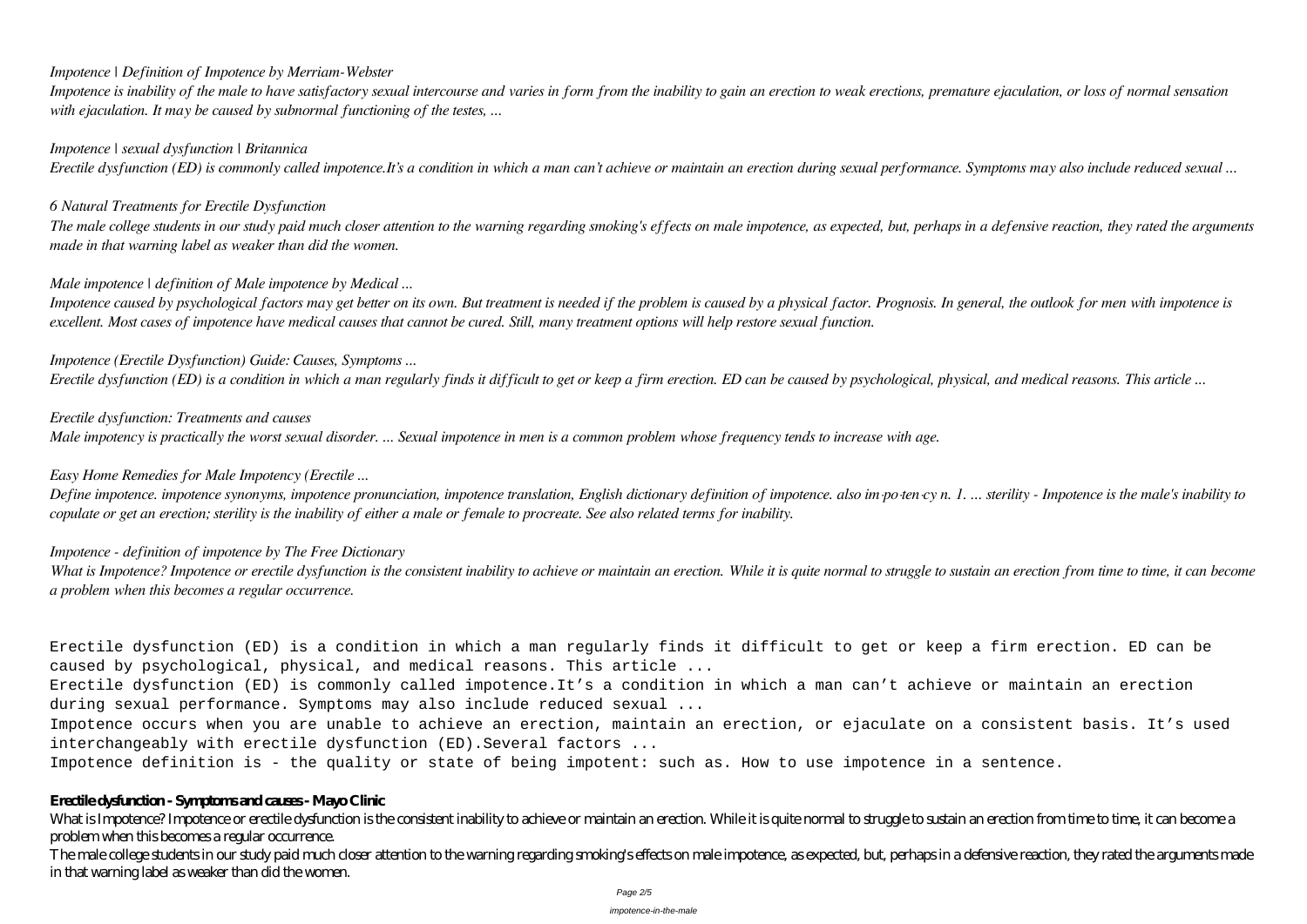#### Impotence definition, the condition or quality of being impotent; weakness. See more.

*Impotence | sexual dysfunction | Britannica*

*Impotence - definition of impotence by The Free Dictionary Define impotence. impotence synonyms, impotence pronunciation, impotence translation, English dictionary definition of impotence. also im·po·ten·cy n. 1. ... sterility - Impotence is the male's inability to copulate or get an erection; sterility is the inability of either a male or female to procreate. See also related terms for inability. Ed Pills Online & Erection Pills*

Journal of Sexual Medicine: "Prevalence and correlates of erectile dysfunction by race and ethnicity among men aged 40 or older in the United States: from the male attitudes regarding sexual ...

#### **Impotence In The Male**

The main cause of male impotence is the lack of proper exercise and a poor attitude. It is a common condition that can be reversed by exercising. Impotence is a condition that affects the way the man thinks and feels about his sexual life. It is a condition wherein the male organ is unable to produce enough erection for the last period of time.

#### **Ed Pills Online & Erection Pills**

Impotence occurs when you are unable to achieve an erection, maintain an erection, or ejaculate on a consistent basis. It's used interchangeably with erectile dysfunction (ED).Several factors ...

#### **5 Common Causes of Impotence: Diseases, Medications & More**

Male sexual dysfunction can be caused by physical or psychological problems. Common sexual problems in men include erectile dysfunction (impotence or ED), premature ejaculation, and loss of libido. Treatment for sexual dysfunction in men may involve medication, hormone therapy, psychological therapy, and the use of mechanical aids.

## **Erectile Dysfunction (Impotence): Symptoms, Signs, Causes ...**

Erectile dysfunction or male impotence is defined as the inability of a male to achieve and/or maintain a hard enough erection sufficient for satisfactory completion of sexual activity.. Sexual health and function are important determinants of quality of life. As males age, erectile dysfunction or impotence is more common. Erectile dysfunction often has a negative impact on sex life and ...

#### **What Causes Erectile Dysfunction (Impotence)? Treatment ...**

Erectile dysfunction (ED), also known as impotence, is a type of sexual dysfunction characterized by the inability to develop or maintain an erection of the penis during sexual activity.ED can have psychological consequences as it can be tied to relationship difficulties and self-image.. A physical cause can be identified in about 80% of cases.

#### **Erectile dysfunction - Wikipedia**

Erectile dysfunction (impotence) is the inability to get and keep an erection firm enough for sex. Having erection trouble from time to time isn't necessarily a cause for concern. If erectile dysfunction is an ongoing issue, however, it can cause stress, affect your self-confidence and contribute to relationship problems.

# **Erectile dysfunction - Symptoms and causes - Mayo Clinic**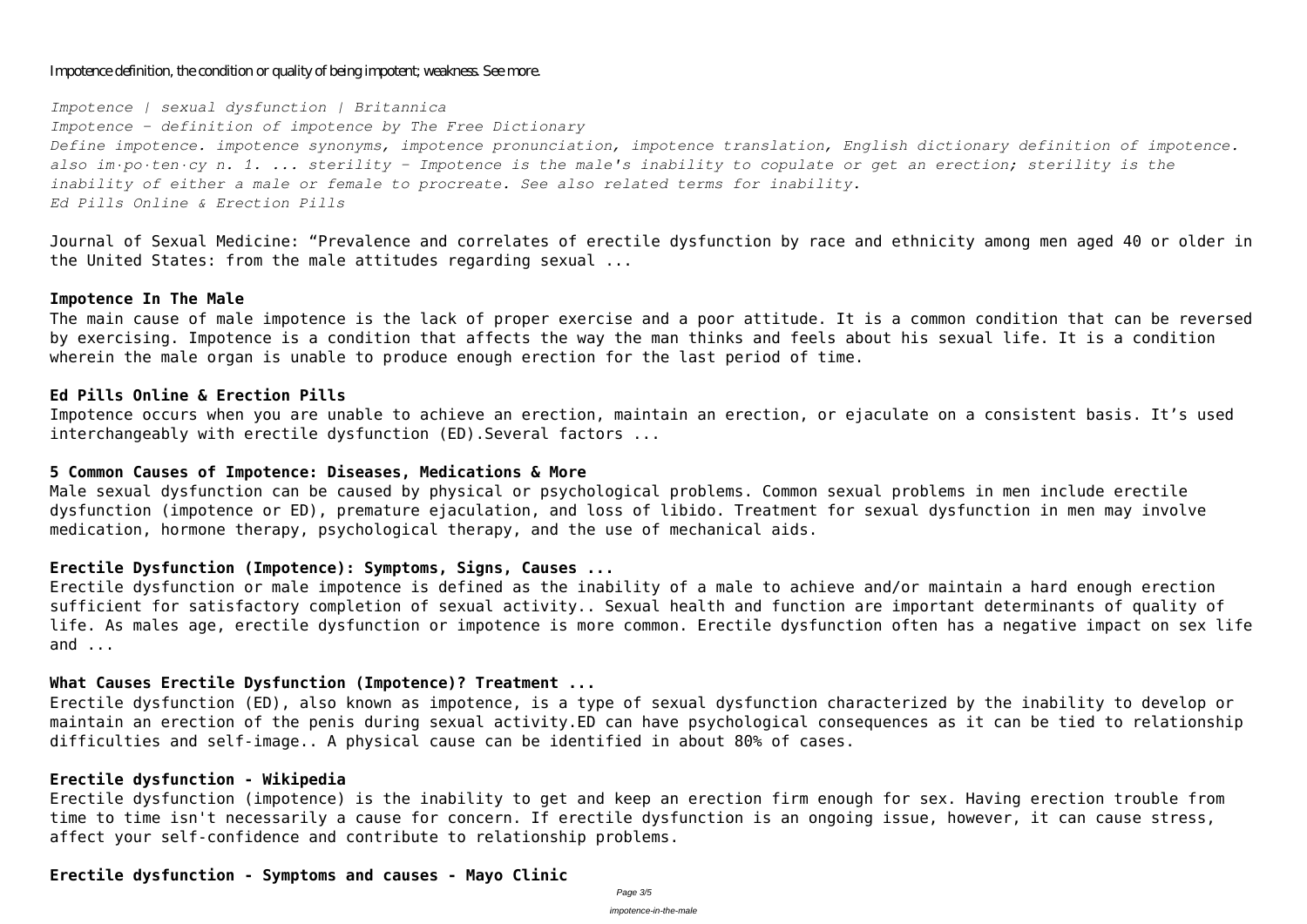Journal of Sexual Medicine: "Prevalence and correlates of erectile dysfunction by race and ethnicity among men aged 40 or older in the United States: from the male attitudes regarding sexual ...

## **A Visual Guide to Erectile Dysfunction**

Impotence definition, the condition or quality of being impotent; weakness. See more.

#### **Impotence | Definition of Impotence at Dictionary.com**

Impotence is the inability to sustain a male erection. It can lead to a breakdown in relationships and cause embarrassment and depression. In this MNT Knowledge Center article, learn about the ...

#### **Why am I impotent? Common causes and treatments**

Impotence definition is - the quality or state of being impotent: such as. How to use impotence in a sentence.

#### **Impotence | Definition of Impotence by Merriam-Webster**

Impotence is inability of the male to have satisfactory sexual intercourse and varies in form from the inability to gain an erection to weak erections, premature ejaculation, or loss of normal sensation with ejaculation. It may be caused by subnormal functioning of the testes, ...

#### **Impotence | sexual dysfunction | Britannica**

Erectile dysfunction (ED) is commonly called impotence.It's a condition in which a man can't achieve or maintain an erection during sexual performance. Symptoms may also include reduced sexual ...

## **6 Natural Treatments for Erectile Dysfunction**

The male college students in our study paid much closer attention to the warning regarding smoking's effects on male impotence, as expected, but, perhaps in a defensive reaction, they rated the arguments made in that warning label as weaker than did the women.

## **Male impotence | definition of Male impotence by Medical ...**

Impotence caused by psychological factors may get better on its own. But treatment is needed if the problem is caused by a physical factor. Prognosis. In general, the outlook for men with impotence is excellent. Most cases of impotence have medical causes that cannot be cured. Still, many treatment options will help restore sexual function.

## **Impotence (Erectile Dysfunction) Guide: Causes, Symptoms ...**

Erectile dysfunction (ED) is a condition in which a man regularly finds it difficult to get or keep a firm erection. ED can be caused by psychological, physical, and medical reasons. This article ...

## **Erectile dysfunction: Treatments and causes**

Male impotency is practically the worst sexual disorder. ... Sexual impotence in men is a common problem whose frequency tends to increase with age.

## **Easy Home Remedies for Male Impotency (Erectile ...**

Define impotence. impotence synonyms, impotence pronunciation, impotence translation, English dictionary definition of impotence. also im·po·ten·cy n. 1. ... sterility - Impotence is the male's inability to copulate or get an erection; sterility is the inability of either a male or female to procreate. See also related terms for inability.